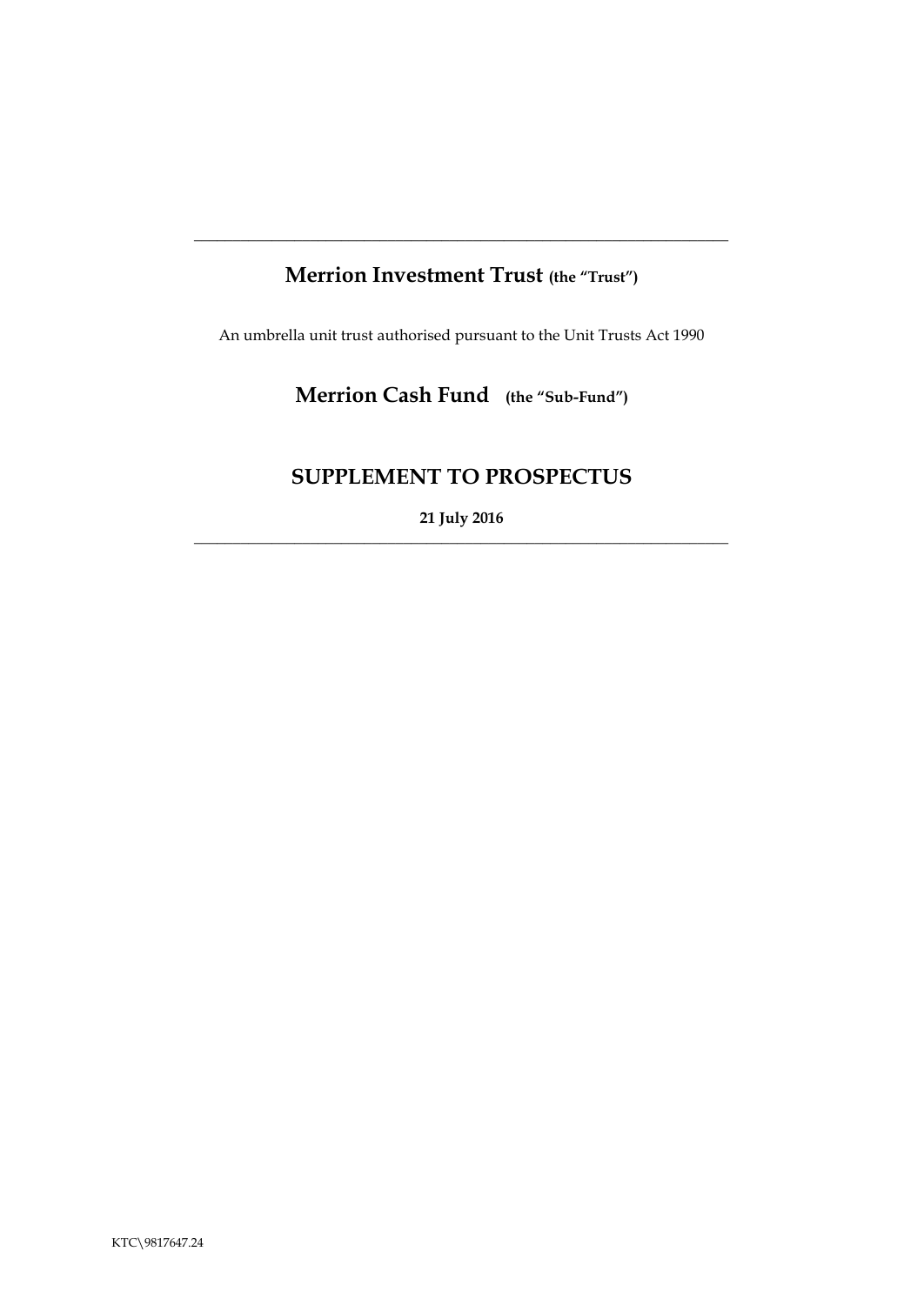The Merrion Cash Fund is a Sub-Fund of the Merrion Investment Trust, an umbrella unit trust, in which different Sub-Funds may be created from time to time, with the prior approval of the Central Bank. Units are currently offered through this Supplement and each Addendum hereto.

A description of the Merrion Investment Trust which is established in Ireland and has been authorised as a Retail Investor Alternative Investment Fund under the Central Bank's AIFMD Rules, its management and administration, taxation and risk factors is contained in the Prospectus.

**This Supplement relates to the Merrion Cash Fund and forms part of the Prospectus. This Supplement must be read in the context of and together with the Prospectus and any Addendum hereto. In particular, investors should read the risk factors set out in the Prospectus.**

The Directors of the Manager, whose names appear in the Prospectus, accept responsibility for the information contained in this Supplement. To the best of the knowledge and belief of the Directors (who have taken all reasonable care to ensure that such is the case), the information contained in this Supplement is in accordance with the facts and does not omit anything likely to affect the import of such information.

Unless otherwise stated, all capitalised terms shall have the same meaning herein as in the Prospectus.

There are currently 20 other sub-funds of the Trust:

Merrion Managed Fund Merrion Global Equity Fund Merrion Technology Fund Merrion Technology Fund Series II Merrion European Equity Fund Merrion Fixed Interest Fund Merrion Irish Equity Fund Merrion Ethical Fund Merrion Long Dated Bond Fund Merrion US Equity Fund Merrion UK Equity Fund Merrion Eurozone Fund Merrion Japanese Equity Fund Merrion Emerging Market Equity Fund Merrion Ethical Global Equity Fund Merrion High Alpha Fund (RIAIF) Merrion Multi Asset 30 Fund Merrion Multi Asset 50 Fund Merrion Multi Asset 70 Fund Merrion Multi Asset 90 Fund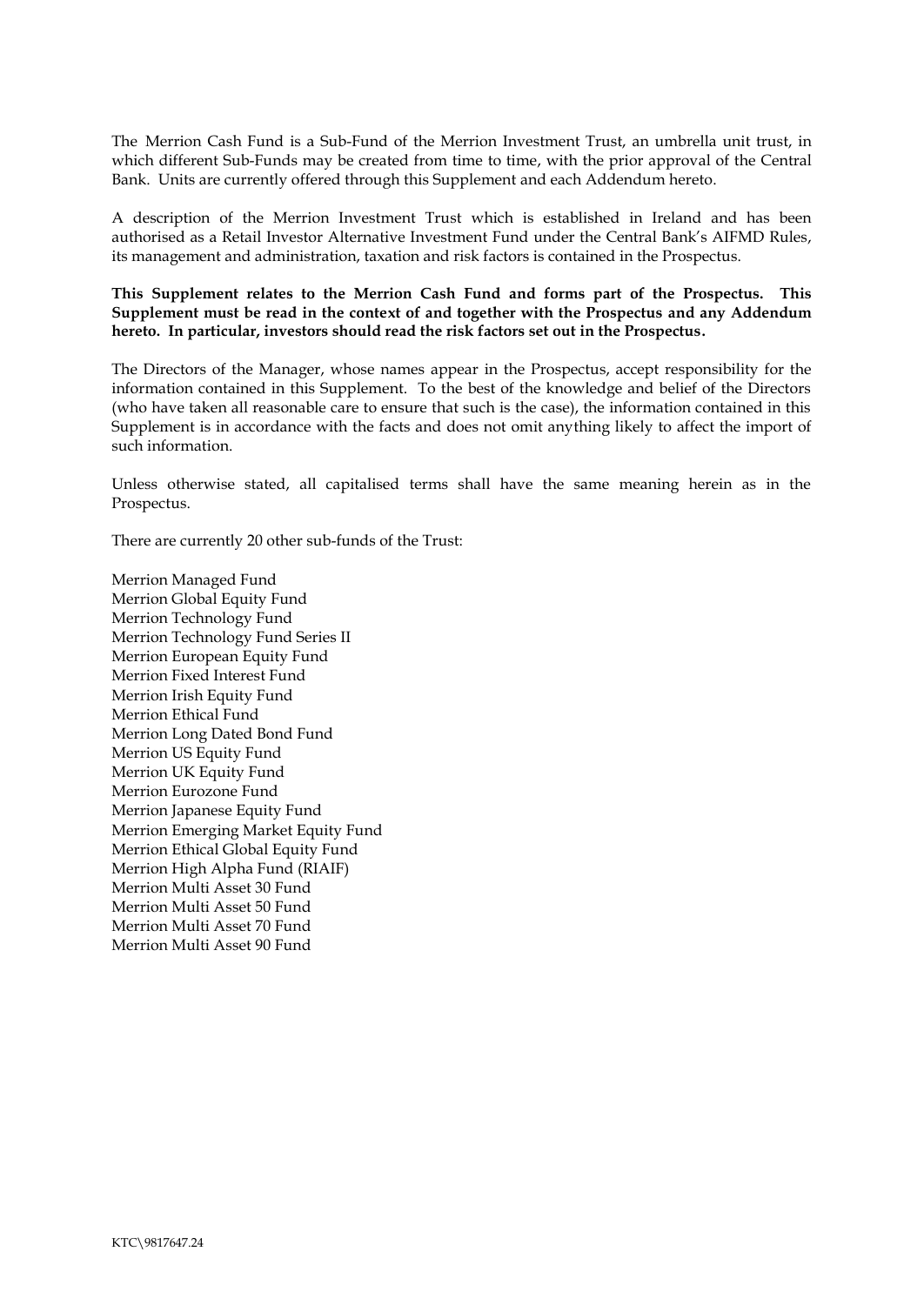### TABLE OF CONTENTS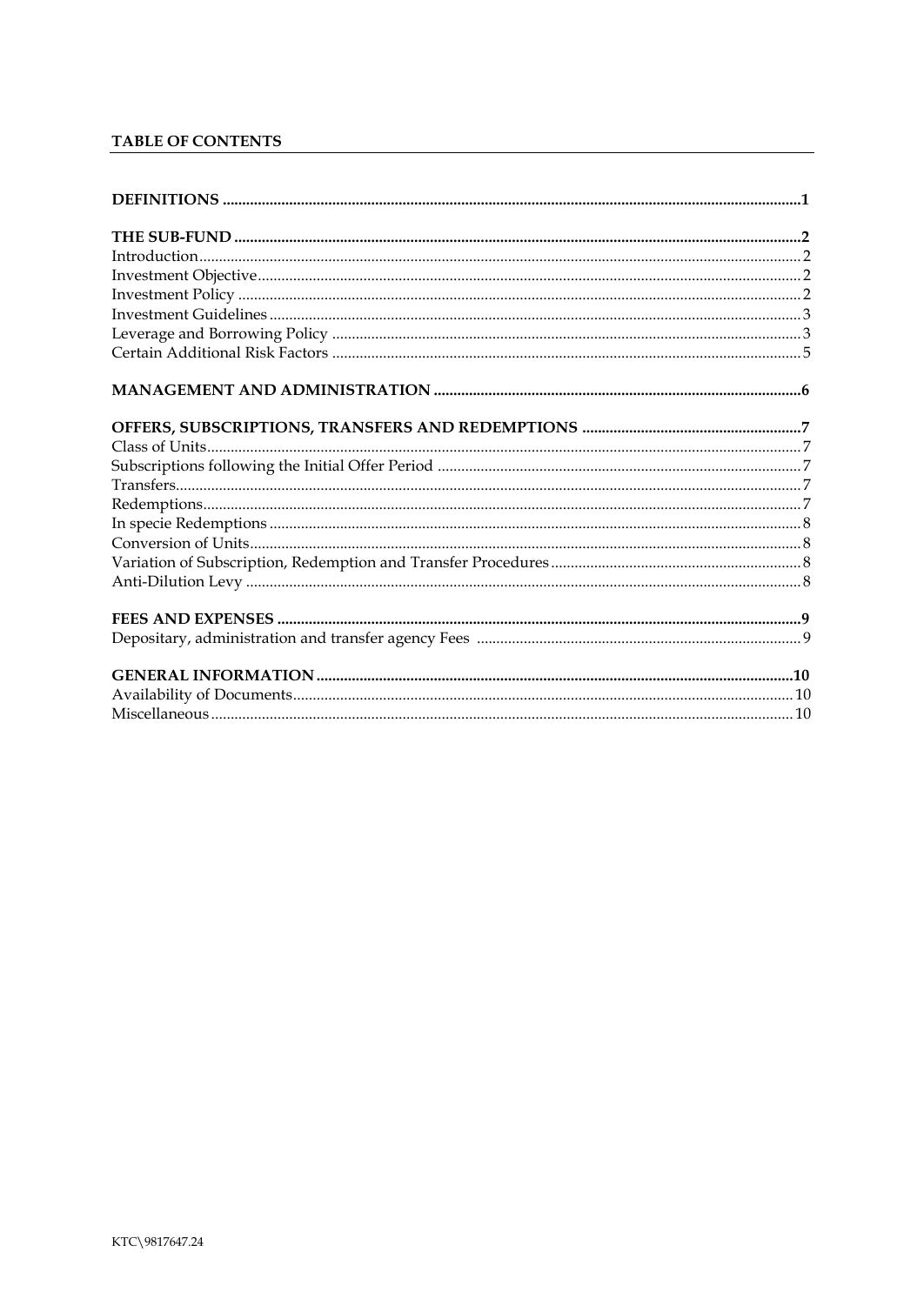### <span id="page-3-0"></span>**DEFINITIONS**

| "Base Currency"     | means Euro;                                                                                                                                                                                           |
|---------------------|-------------------------------------------------------------------------------------------------------------------------------------------------------------------------------------------------------|
| "Business Day"      | has the meaning ascribed to it in the Prospectus;                                                                                                                                                     |
| "Class"             | means the Class A, Class B and Class C Units and<br>any further classes of Units created in the Sub-Fund<br>in the future, details of which will be set out in a<br>separate Addendum for each class; |
| "Prospectus"        | means the prospectus of the Trust dated 21 July 2016<br>and all relevant supplements and revisions thereto;                                                                                           |
| "Redemption Date"   | means the every Business Day of each month;                                                                                                                                                           |
| "Sub-Fund"          | means the Merrion Cash Fund, a Sub-Fund of the<br>Trust;                                                                                                                                              |
| "Subscription Date" | means every Business Day of each month;                                                                                                                                                               |
| "Supplement"        | means this supplement;                                                                                                                                                                                |
| "Units"             | means one undivided share in the assets of the Sub-<br>Fund which may be designated as one or more Class;                                                                                             |
| "Valuation Date"    | means every Business Day of each month; and                                                                                                                                                           |
| "Valuation Point"   | means 9.00 p.m. (Dublin time) on the Valuation Date<br>immediately preceding each Subscription Date and<br>Redemption Date.                                                                           |

The following definitions apply throughout this Supplement unless the context requires otherwise: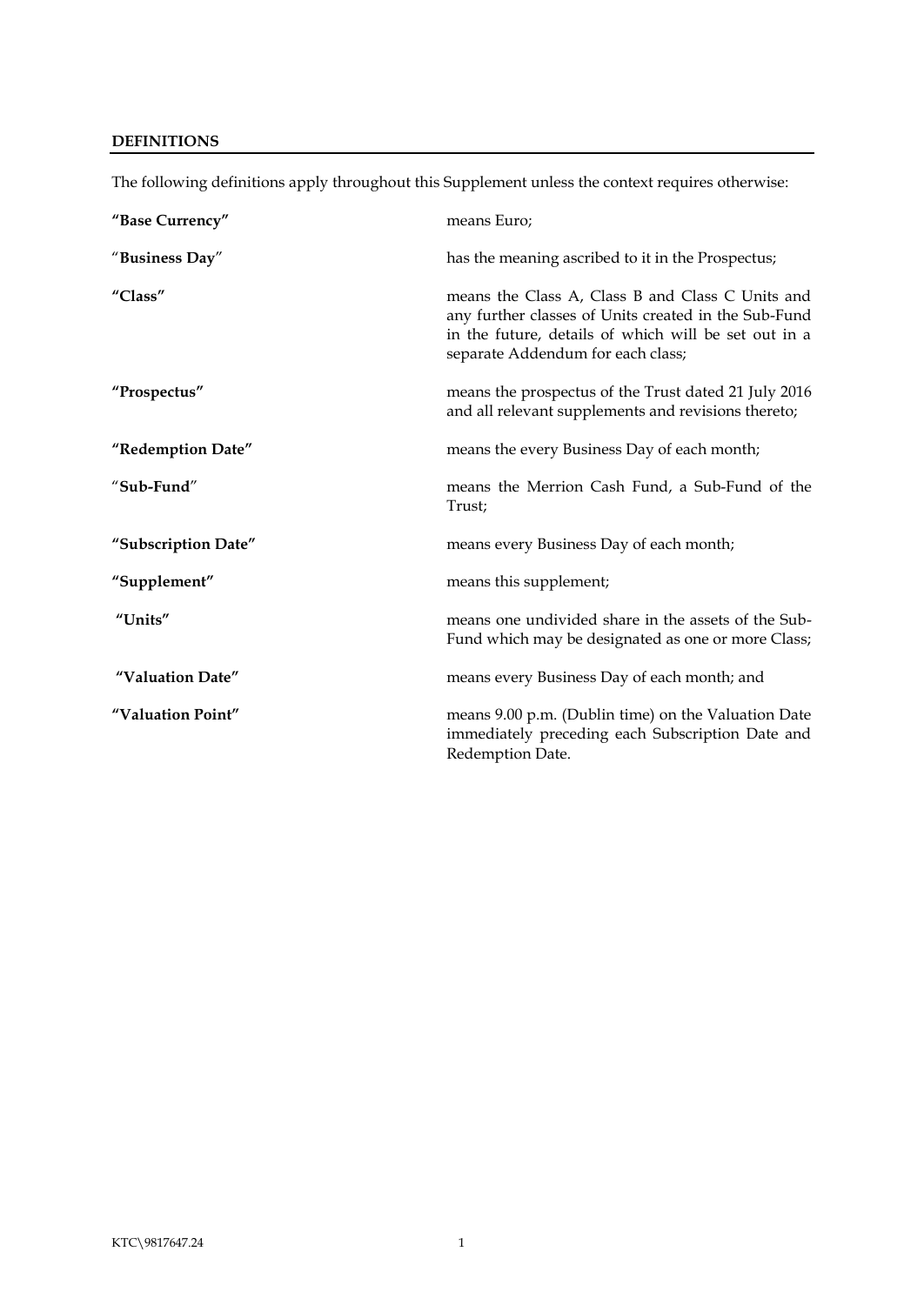#### <span id="page-4-0"></span>**THE SUB-FUND**

#### <span id="page-4-1"></span>**Introduction**

This Supplement is issued in connection with the offer of the Units. Details of each Class available are set out in a separate Addendum for each Class. The Manager may create new Classes in the Sub-Fund from time to time, provided that the creation of any such new Class is notified in advance to the Central Bank. A separate pool of assets will not be maintained for each Class.

The Sub-Fund is denominated in Euro.

#### <span id="page-4-2"></span>**Investment Objective**

The investment objective of the Sub-Fund is to maximise the rate of capital appreciation, subject to relevant prudential considerations with regard to the spread of risk and the credit quality of individual investments.

#### <span id="page-4-3"></span>**Investment Policy**

The Sub-Fund will seek to achieve its investment objective by investing in a mixture of cash deposits, commercial paper and bonds. It is intended that the Manager may employ a variety of techniques and strategies in order to achieve the investment objective and potential investments will be evaluated on the basis of the Manager's own expertise and internal procedures. Without prejudice to the foregoing, the assets of the Sub-Fund will comprise Transferable Securities, including bonds (which shall include government and corporate bonds) listed or traded on recognised markets, collective investment schemes, exchange traded funds ("**ETFs**") and exposures to commodities. The Manager intends that the investments will be marketable and of a high quality.

Transferable Securities for these purposes has the meaning set out on page xi of the Prospectus and shall include bonds.

#### *Bonds/debt instruments*

The bonds referred to above shall include, but are not limited to, fixed and floating rate bonds, government bills and bonds issued by governments of EU Member States or OECD member states, corporations, financial institutions and multi-governmental institutions such as the World Bank and the European Investment Bank. The bonds acquired may be of any maturity and there will be no limit on the maximum average maturity of the bonds held by the Sub-Fund. The Sub-Fund will invest in bonds that the Manager believes offer attractive yields and are undervalued relative to securities of similar credit quality and interest rate sensitivity. In making investment decisions the Manager may have regard to historical interest rate spread relationships, as well as broader economic and issuer scenario analyses.

The credit rating of all bonds to be acquired by the sub-fund shall be BB- or higher (or equivalent rating) as applied by Moody's, Standard & Poor and/or Fitch.

The Sub-Fund may also invest in short-term investments including commercial paper, repurchase agreements and reverse repurchase agreements and cash deposits. Subject to the restrictions set out in the Prospectus, the Sub-Fund shall at no stage have less than 20% of its Net Asset Value invested in cash or fixed or floating income securities. Repurchase agreements and reverse repurchase agreements will be used for efficient portfolio management purposes only.

#### *Collective Investment Schemes*

The exposure obtained through investment in collective investment schemes will be consistent with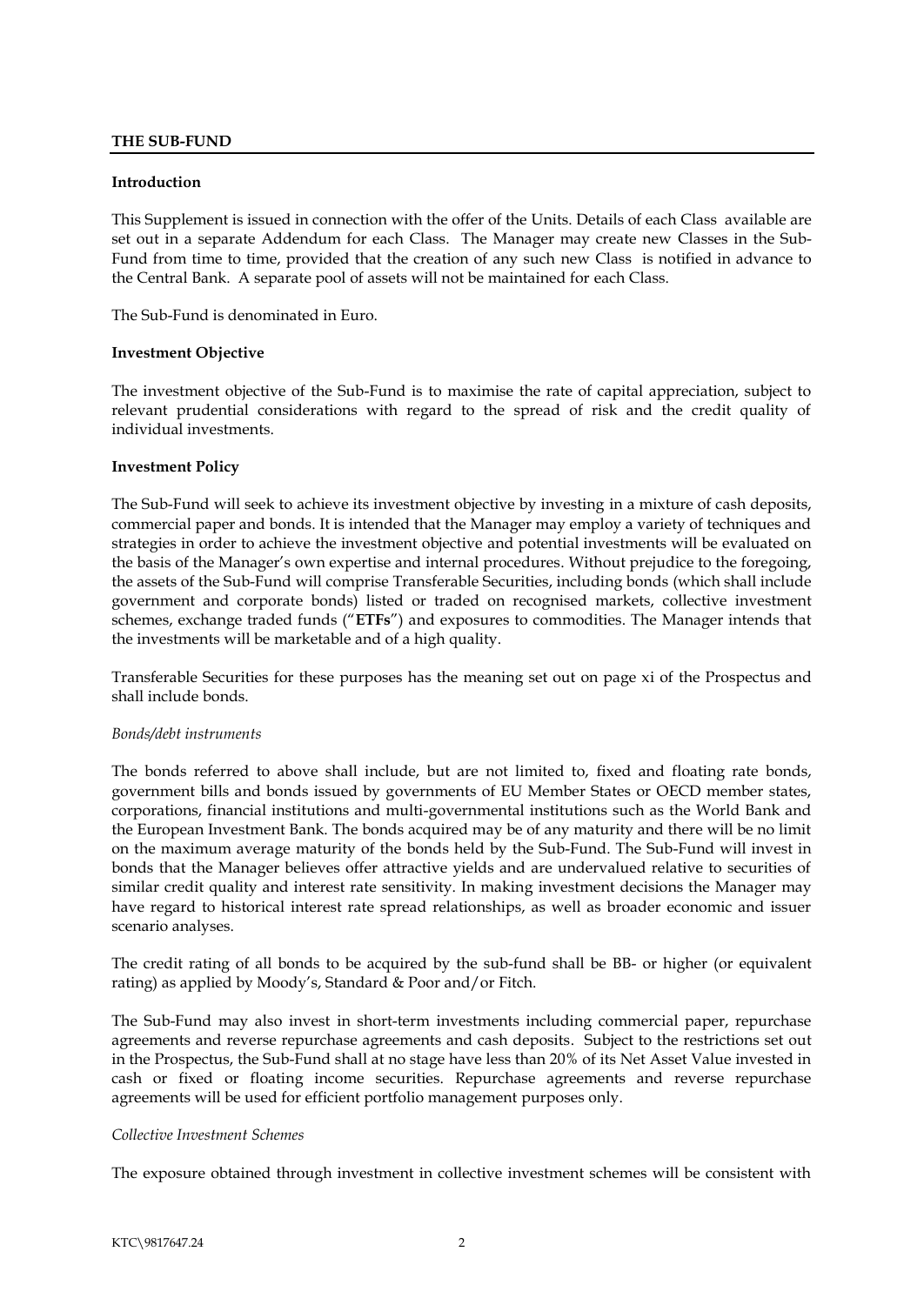the overall investment strategy of the Sub-Fund. The Sub-Fund may invest up to 100% of its Net Asset Value in other investment funds. Furthermore, the Sub-Fund may invest over 30% of its Net Asset Value in another sub-fund of the Trust, subject always to the provisions of the AIF Rulebook. In particular, the Sub-Fund will not invest over 30% of its Net Asset Value in any other sub-fund of the Trust in circumstances where such other sub-fund has invested more than 30% of its NAV in other collective investment schemes. Further, if at any time any other sub-fund of the Trust holds Units representing more than 30% of the Units in issue of the Sub-Fund, the Sub-Fund shall not invest more than 30% of its NAV in any other collective investment scheme. The Sub-Fund may also invest up to 20% of its Net Asset Value in unregulated open-ended investment funds and investors' attention is drawn to the section entitled "Risk Factors" set out in the Prospectus in this regard.

Any investment by the Sub-Fund in other investment funds is subject to the restrictions set out in the Prospectus, and, in particular, the sections entitled "General Rules" and "General Investment Restrictions".

#### *Exchange Traded Funds*

The Sub-Fund may invest in ETFs to provide exposure to Transferable Securities provided that the exposure obtained through such ETFs will be consistent with the overall investment strategy of the Sub-Fund. Any investment by the Sub-Fund in ETFs is subject to the restrictions set out in the Prospectus, and, in particular, the sections entitled "Exchange Traded Funds", "General Rules" and "General Investment Restrictions".

#### *General Investments*

The Sub-Fund may also invest up to 10% of its Net Asset Value in securities which are not traded in or dealt on a recognised market. The investments of the Sub-Fund will not be limited to any one industrial or geographical sector.

The Manager may use forward foreign exchange contracts, futures, options and swaps for efficient portfolio management of the Sub-Fund. Any techniques or instruments used for efficient portfolio management purposes are subject to the conditions and limits laid down in the AIF Rulebook and are set out in further detail in the Prospectus under the sections entitled "General Rules – Efficient Portfolio Management", "Exchange Traded Funds" and "Derivatives".

#### <span id="page-5-0"></span>**Investment Guidelines**

The Sub-Fund is subject to the investment guidelines as set out in the Prospectus.

The investment guidelines for the Sub-Fund set out above and in the Prospectus apply at each Subscription Date. If one or more guidelines are exceeded for reasons beyond the control of the Sub-Fund or as a result of the exercise of subscription rights, the Sub-Fund will adopt as a priority objective the remedying of that situation taking due account of the interests of investors.

#### **Leverage and Borrowing Policy**

The Sub-Fund will not utilise leverage directly at the level of its investments. However, the Sub-Fund may:

<span id="page-5-1"></span>(i) utilise derivatives, and in particular, forward foreign exchange contracts, futures, options and swaps, for efficient portfolio management purposes. Details of such derivatives are set out in the further detail in the section entitled "General Investments" above and in the Prospectus under the section entitled "Derivatives". It is not intended to leverage the portfolio of the Sub-Fund through such derivatives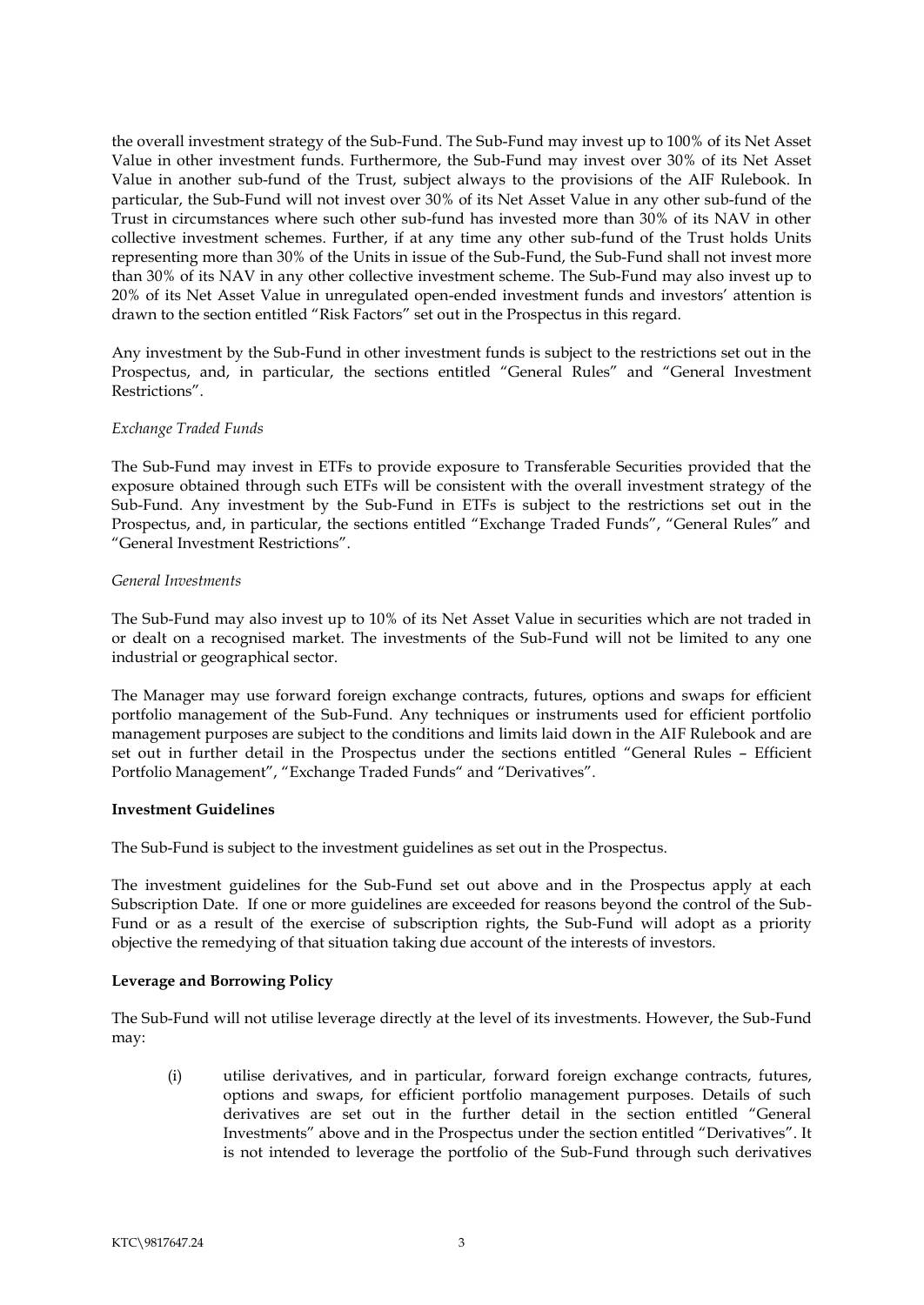and so the value of the relevant position will not be greater than that which would be achieved through the direct investment in the corresponding underlying asset ;

- (ii) utilise forward foreign exchange contracts to hedge and/or gain foreign currency exposure. Details of forward foreign exchange contracts are set out in the further detail in the section entitled "General Investments" above and in the Prospectus under the section entitled "Derivatives". The use of such derivatives will result in leverage, provided always that such leverage will always be within the limits set out below; and
- (iii) borrow up to 5 % of its Net Asset Value for temporary purposes, which will be for the purpose of meeting frictional liquidity requirements and bridging timing differences between transactions.

As set out in further detail in the Prospectus under the section entitled "Efficient Portfolio Management", the Manager shall calculate global exposure pursuant to the commitment approach as permitted under the Central Bank's AIF Rulebook and will comply with the limits described therein. Furthermore, the maximum potential leverage of the Sub-Fund, shall not exceed (i) 100 per cent of the Net Asset Value of any Sub-Fund, as calculated pursuant to the commitment method and (ii) 200 per cent of the Net Asset Value of any Sub-Fund, as calculated pursuant to the gross method (i.e. the sum of the absolute values of all positions as set out in Article 7 of the Commission Delegated Regulation (EU) No 231/2013).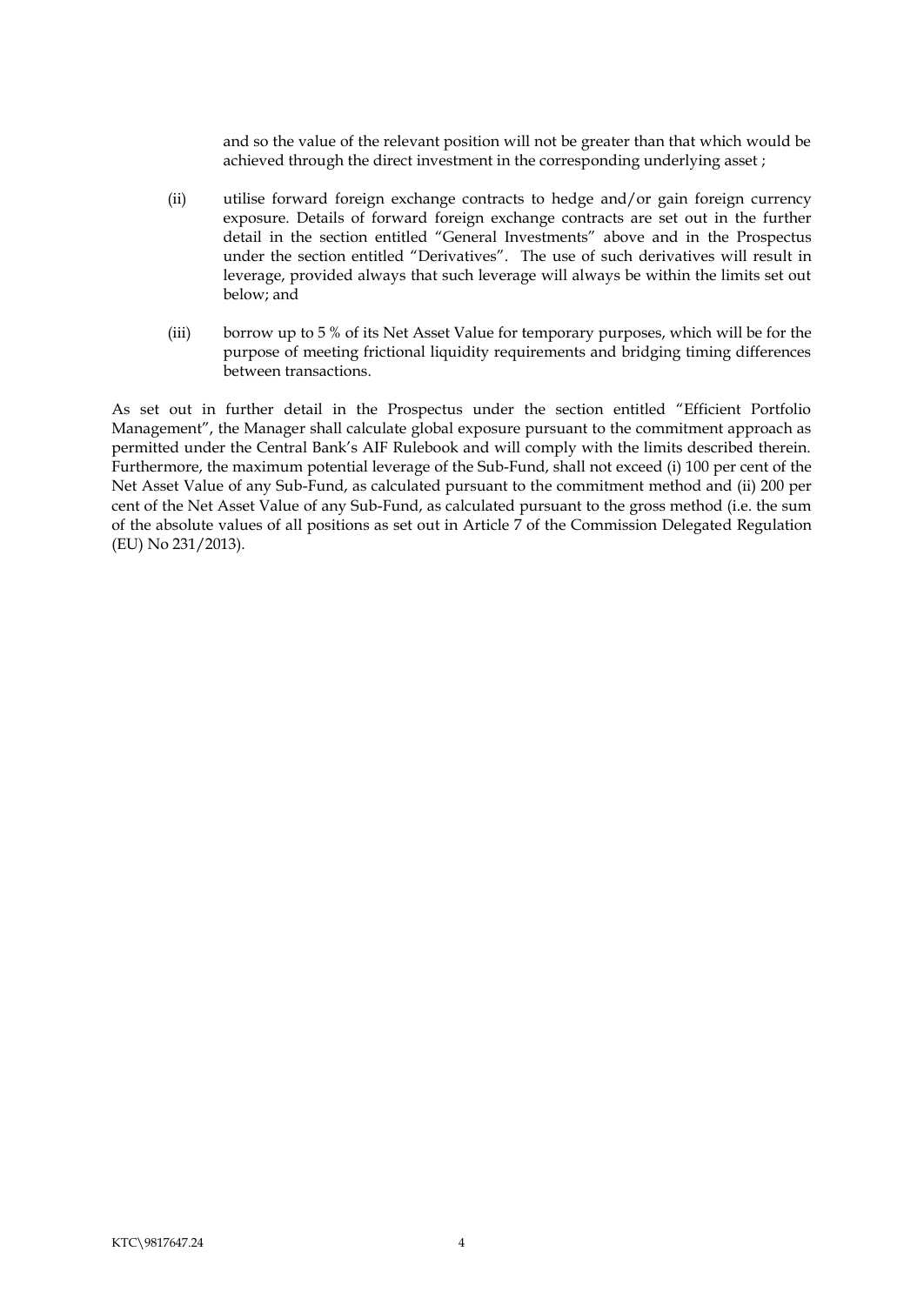<span id="page-7-0"></span>**Certain Additional Risk Factors**

**Investors' attention is drawn to the risk factors set out in the Prospectus.**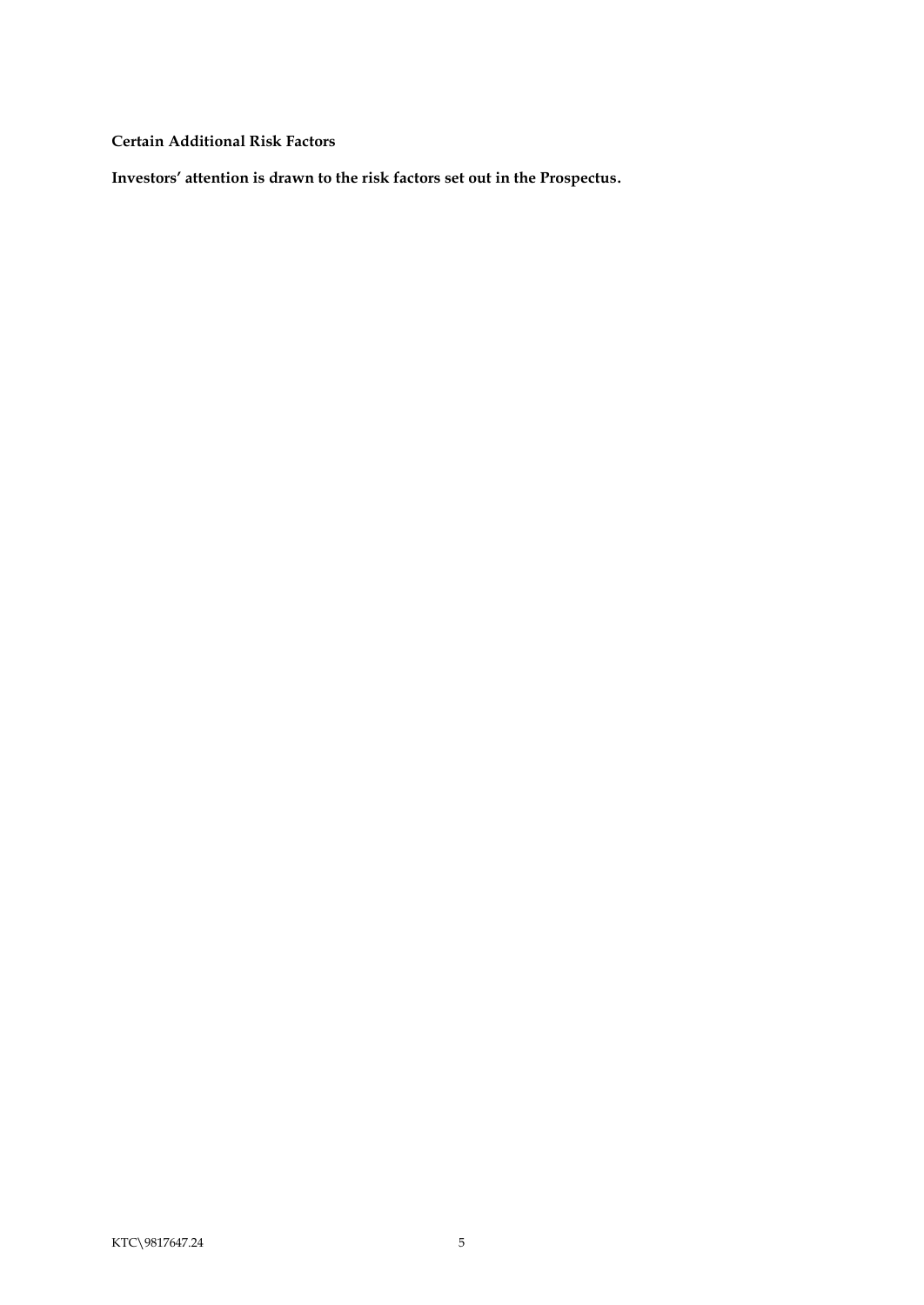## <span id="page-8-0"></span>**MANAGEMENT AND ADMINISTRATION**

Details of the Manager, the Administrator and the Depositary are set out in the Prospectus.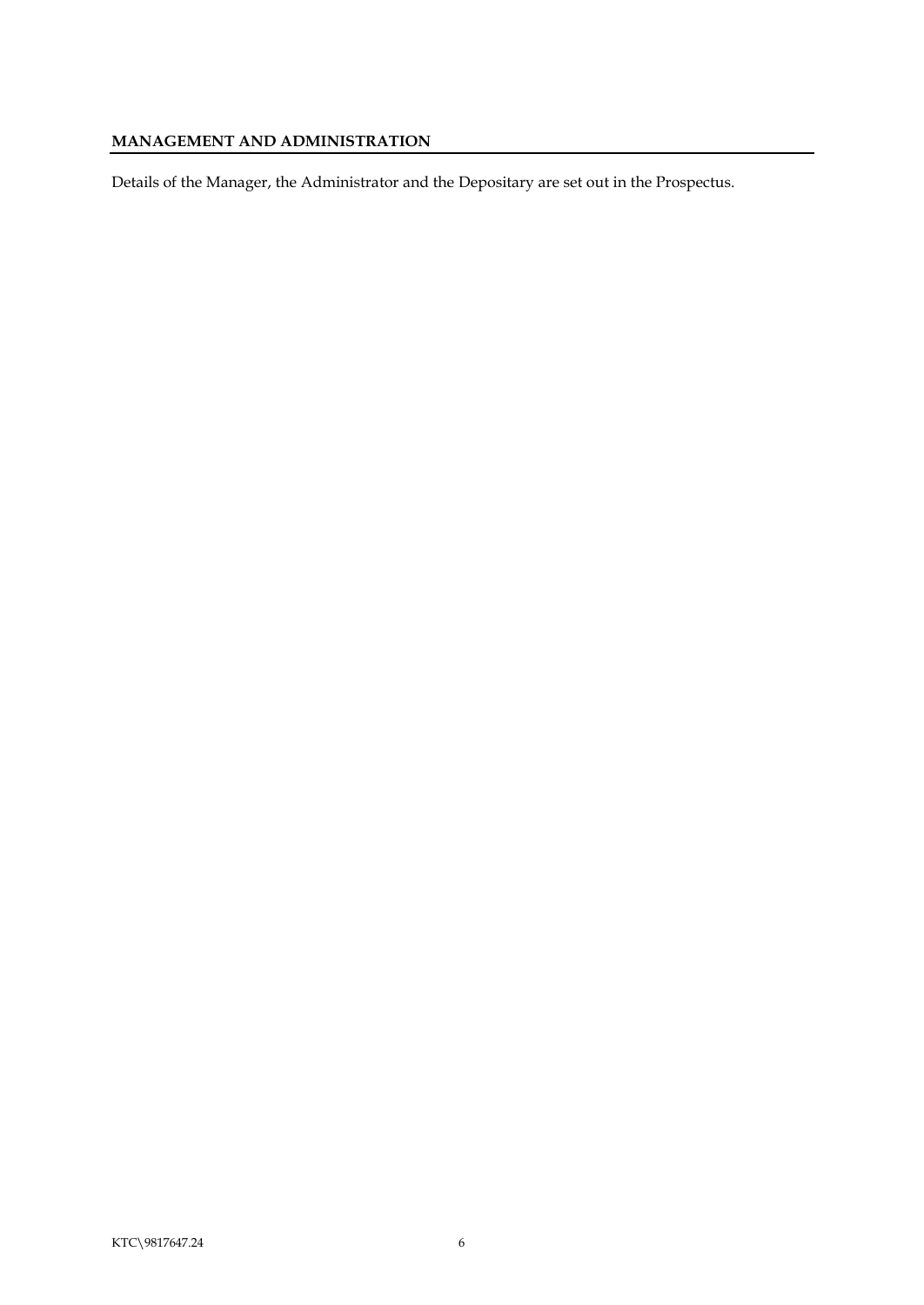#### <span id="page-9-1"></span><span id="page-9-0"></span>**Class of Units**

Units will be available for subscription in the manner set out in the Addendum to each applicable Class.

#### <span id="page-9-2"></span>**Subscriptions**

The Units are available for general subscription.

Applications for each class of Unit will be considered only if made on the prescribed application form and accompanied by payment (made by bank transfer), and by evidence that the applicant is eligible to hold Units of the relevant Series.

Investors should complete the Application Form and send it by post, delivery or fax (with the original form and supporting documentation in relation to anti-money laundering checks to follow promptly by post) to the transfer agent set out in the relevant Addendum to be received no later than 4 pm (Dublin time) on the Business Day before the Subscription Date on which Units are to be issued.

Applications will be executed on the next Subscription Date after the Business Day upon which they are received at the Net Asset Value per Unit as at the Valuation Point applicable to that Subscription Date. Any applicable charges will be deducted from the payment and the balance will be invested in Units. Units will only be issued when the consideration monies or other property paid are vested in the Depositary to its satisfaction. Details of any subscription charges will be included in the relevant Addendum in respect of each Class.

#### <span id="page-9-3"></span>**Transfers**

The procedure for transferring Units is set out in the Prospectus.

#### <span id="page-9-4"></span>**Redemptions**

Units will be redeemable at the option of the Unitholder on each Redemption Date except in the circumstances described herein and in the Prospectus. An anti-dilution levy may be deducted from the redemption price as further discussed below. Units may be redeemed at the Net Asset Value per Unit at the Valuation Point applicable to the relevant Redemption Date on which the Units are to be redeemed. Requests for redemption may be made by post, delivery or fax (with the original to follow promptly by post) to the transfer agent set out in the relevant Addendum. Redemption requests will only be processed on receipt of faxed instructions (or other methods agreed by the Manager) where payment is made to a bank account on record. Redemption proceeds will be payable in the currency in which units are designated.

Redemption requests must be received by the transfer agent set out in the relevant addendum no later than 4pm (Dublin time) on the Business day before the Redemption Date on which Units are to be redeemed. Redemption requests not received by this time will be, subject, to the discretion of the Manager (such discretion will only be applied in exceptional cases and, in any event where the redemption request has been received before the relevant Valuation Point), held over and applied on the next following Redemption Date.

Settlement for redemptions will normally be made by telegraphic transfer or other form of bank transfer to the bank account of the Unitholder specified in the Application Form (at the Unitholders risk). The Fund will aim to pay the redemption proceeds within 3 Business Days following the Redemption Date provided the correct repurchase documentation, including all relevant anti-money laundering documentation has been received. No payments to third parties will be effected.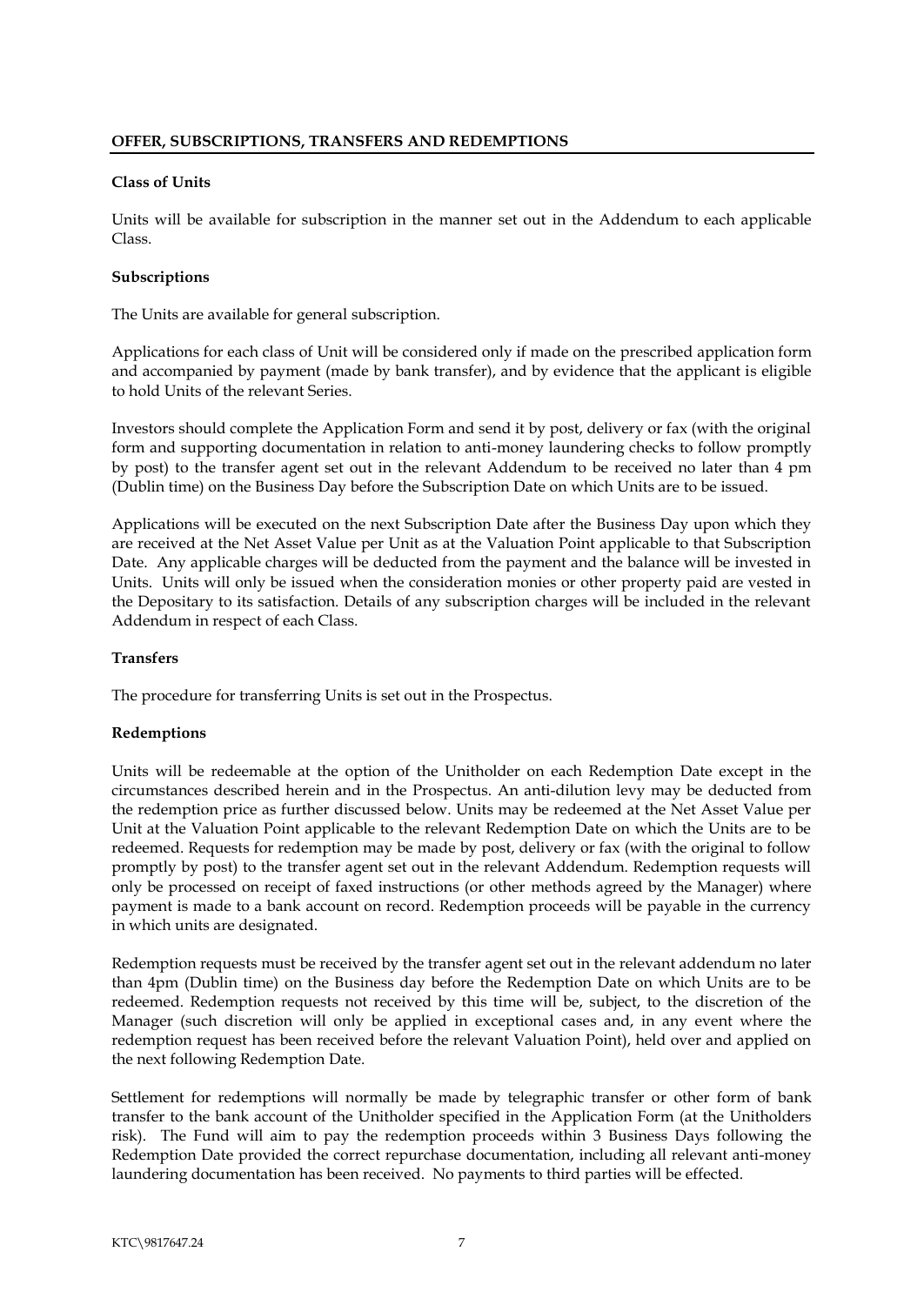As set out in the Prospectus, the Manager also reserves the right, in certain situations, to compulsorily redeem all Units held by a Unitholder. Prior to any compulsory redemption of Units, the Manager will notify the Unitholders in writing.

#### <span id="page-10-0"></span>**In specie Redemptions**

The Manager may, in their absolute discretion, determine that the payment of redemption proceeds shall be satisfied in whole or in part by the in specie transfer of assets of the relevant Sub-Fund having a value equal to the Net Asset Value of the Units to be redeemed. Such in specie transfers may only be made with the consent of the redeeming Unitholder, unless the redemption request represents 5% or more of the Net Asset Value of the Sub-Fund, in which case the consent of the redeeming Unitholder is not required but the Manager will, if requested by such Unitholder, sell the assets which have been allocated to satisfy the redemption request, with the costs of the sale of the assets being deducted from the redemption proceeds which are to be remitted to such Unitholder. The Manager and the Depositary must be satisfied that any such in specie redemption will not result in any material prejudice to existing Unitholders. The allocation of the assets of the Sub-Fund used to satisfy all in specie redemption requests are subject to the approval of the Depositary.

#### <span id="page-10-1"></span>**Conversion of Units**

The procedure for converting Units is set out in the Prospectus.

#### <span id="page-10-2"></span>**Variation of Subscription, Redemption and Transfer Procedures**

The Manager and the Administrator retain the right to vary the subscription, redemption and transfer procedures set out herein and the relevant Addendum provided that all Unitholders are notified of such variations. The Supplement, Prospectus and Addendum (as relevant) will be updated to provide for updated procedures.

#### <span id="page-10-3"></span>**Anti-Dilution Levy**

The Sub-Fund may suffer a reduction in value as a result of the costs incurred in dealing in its underlying investments and of any spread between the buying and selling prices of such investments. This is known as "dilution". To prevent this and to protect the interests of all Unitholders including potential Unitholders an anti-dilution levy may be charged, which will be for the benefit of the Sub-Fund.

In calculating the subscription price for Units, the Manager may, on any Subscription Date where there are net subscriptions, adjust the subscription price by applying an anti-dilution levy to cover dealing costs and to preserve the value of the underlying assets of the Sub-Fund. Furthermore, in calculating the redemption price for Units, the Manager may, on any Redemption Date where there are net redemptions, adjust the redemption price by deducting an anti-dilution levy to cover dealing costs and to preserve the value of the underlying assets of the Sub-Fund. Such anti-dilution levy will amount to a maximum value of 1% of the subscription or redemption amount, as applicable.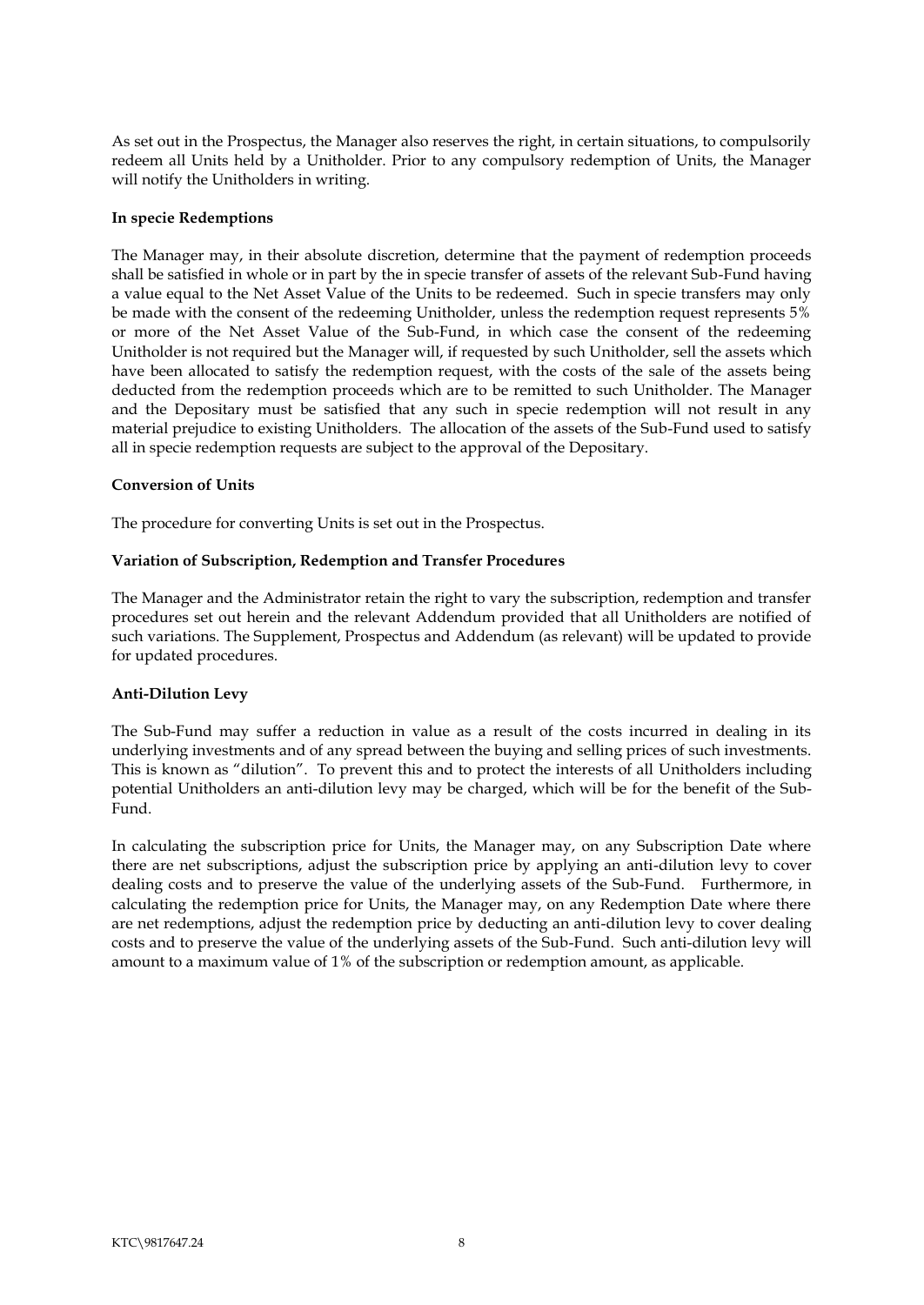#### <span id="page-11-0"></span>**FEES AND EXPENSES**

Details of the other fees and expenses are set out in the Prospectus.

#### **Manager Fee**

Details of the Manager fee are set out in the Addendum to each applicable Class.

#### <span id="page-11-1"></span>**Depositary, administration and transfer agency Fees**

Under the provisions of the Administration Agreement, the Administrator is entitled to a fee for the provision of fund accounting and administrative services.

Under the provisions of the Trust Deed, the Depositary is entitled to a fee for the provision of depositary services

The total fee that shall be paid to both the Administrator and Depositary in respect of their services (other than transfer agency services – see below) shall, when combined, not exceed 0.40% per annum of the Net Asset Value of the Sub-Fund.

The fee payable for transfer agency services will not exceed 0.10% per annum of the Net Asset Value of the Sub-Fund. The identity of the relevant transfer agent for each Class is set out in the relevant Addendum.

Such fees may be charged to the assets of the Sub-Fund (or, as appropriate, to a particular Class) in such proportions as may be agreed between the Manager, the Administrator and the Depositary as appropriate. The fees will accrue daily and shall be payable monthly in arrears based on the Net Asset Value of the Sub-Fund (together with any applicable VAT).

The Administrator, Depositary and the Manager shall also be entitled to receive, out of the assets of the Sub-Fund, any properly vouched out-of-pocket expenses incurred in the performance of their duties. Furthermore, The Depositary is also entitled to be reimbursed out of the assets of the Sub-Fund for sub-custody and transaction charges, which are dependent on trading volumes and local market costs and which shall be charged at normal commercial rates.